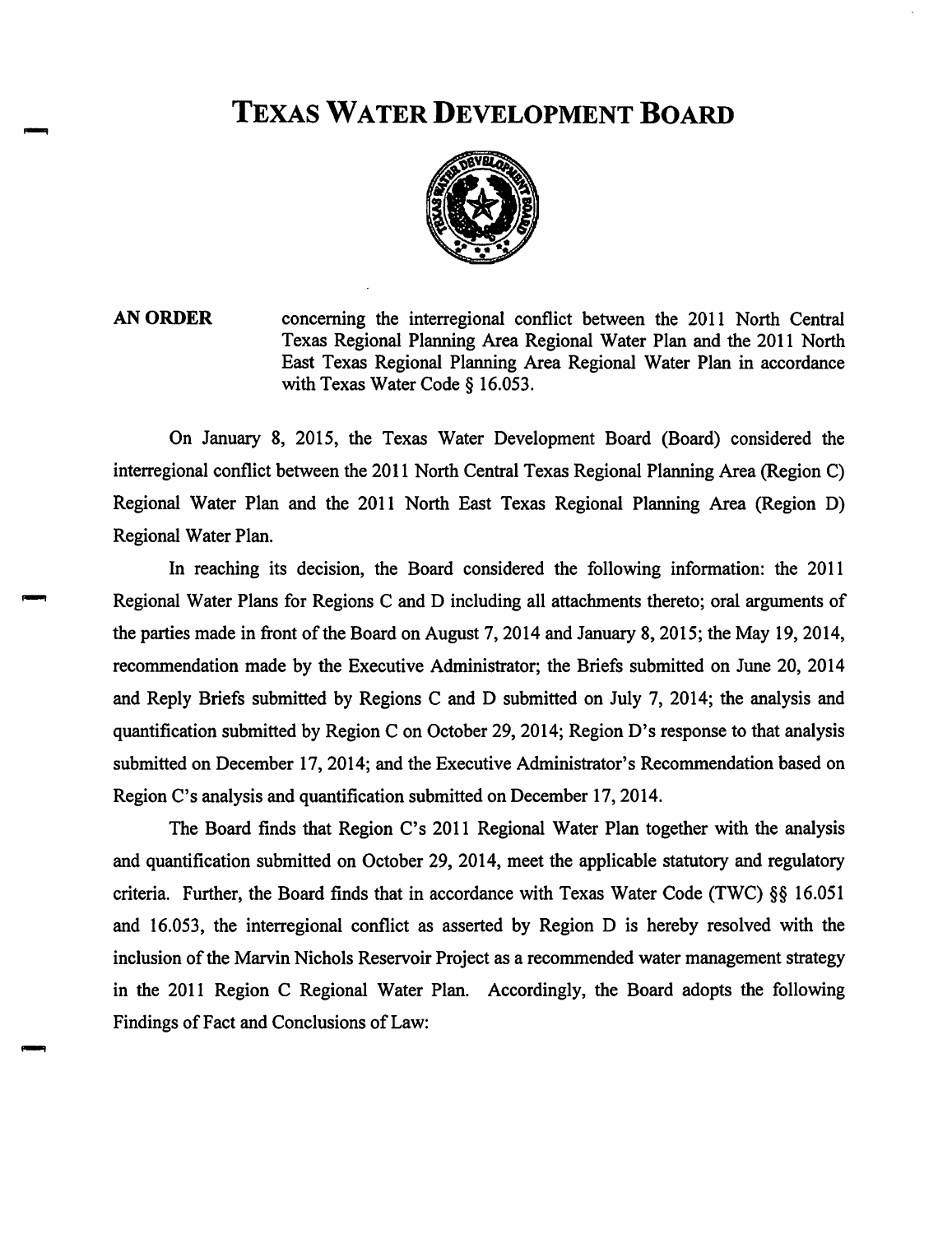#### I. **FINDINGS OF FACT**

#### **Procedural History**

- Every five years, each of the sixteen Regional Water Planning Areas submits a Regional  $1.$ Water Plan (RWP) to the Board for approval and incorporation into the State Water Plan (SWP) in accordance with TWC  $\S$ § 16.051 and 16.053.
- On October 4, 2010, the Board approved the 2011 Region D RWP, which asserted that  $2.$ the inclusion of the proposed Marvin Nichols Reservoir as a water management strategy in any 2011 RWP or the 2012 SWP would create an interregional conflict based on negative impacts to Region D.
- $3.$ On December 6, 2010, the Board approved the 2011 Region C RWP, which included the proposed Marvin Nichols Reservoir as a recommended, long-term water management strategy for Tarrant Regional Water District, North Texas Municipal Water District and the Upper Trinity Regional Water District, and as an alternative strategy for Dallas Water Utilities and the City of Irving.
- 4. On January 12, 2011, Ward Timber Ltd., et. al. filed a lawsuit in Travis County District Court, seeking judicial review of the Board's decision approving the Region C 2011 RWP.
- 5. On December 5, 2011, the District Court denied the Board's plea to the jurisdiction, declared that an interregional conflict existed between the Region C and Region D water plans, reversed the Board's approval of Region C's 2011 RWP, and remanded the case back to the Board to resolve the conflict.
- On May 23, 2013, the 11<sup>th</sup> Court of Appeals of Texas, Eastland, affirmed the ruling of the 6. District Court.
- 7. On December 16, 2013, in an attempt to negotiate a resolution to the conflict, the TWDB facilitated mediation for the Region C and D regional water planning groups. The mediation was conducted by the State Office of Administrative Hearings.
- 8. On December 17, 2013, the mediator reported the mediation as unsuccessful.
- 9. On March 4, 2014, the Executive Administrator issued a preliminary draft recommendation to resolve the conflict between the Region C and Region D 2011 RWPs.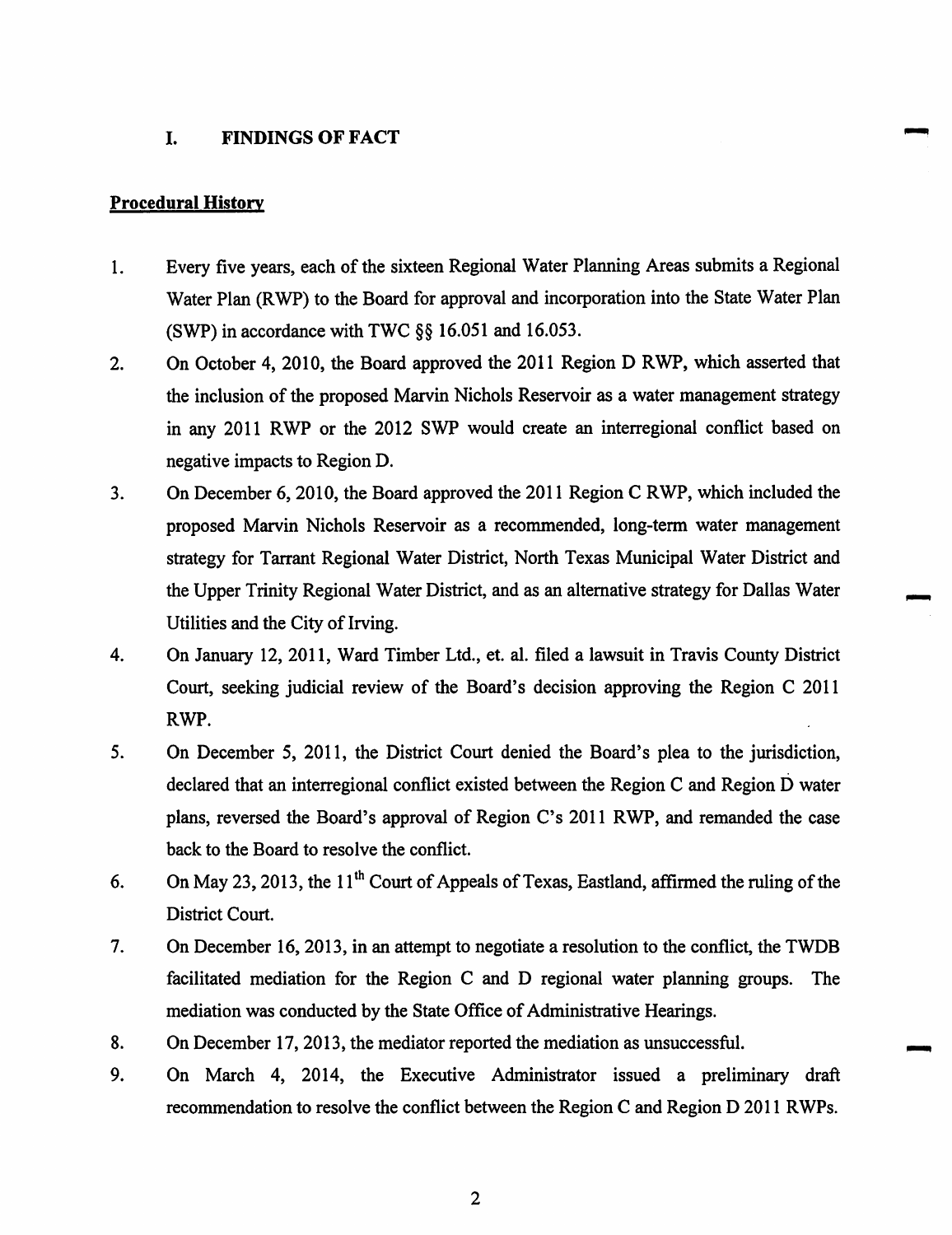- 10. After publishing notice in accordance with 31 TAC § 357.14, on April 29, 2014 a public hearing was held in Region C and on April 30, 2014, a public hearing was held in Region D during which the Executive Administrator received input from the public regarding the Executive Administrator's draft resolution of the conflict.
- 11. The Executive Administrator issued his final recommendation regarding resolution of the interregional conflict on May 19, 2014.
- $12.$ Regional water planning groups for Regions C and D submitted briefs to the Board on June 20, 2014 and reply briefs on July 7, 2014.
- 13. On August 7, 2014, the Board heard comments from designated representatives from Regions C and D as well as from the Executive Administrator.
- 14. After consideration of the comments and all information submitted by the Executive Administrator and Regions C and D, the Board then issued an Interim Order in which Region C was ordered to conduct an analysis and quantification of the impacts of the Marvin Nichols Reservoir on the agricultural and natural resources of Region D and the State, pursuant to TWC §§ 16.051 and 16.053 and Title 31 Texas Administrative Code, Chapters 357 and 358. Region C was to submit this analysis and quantification to the Board by November 3, 2014.
- 15. Region C submitted the analysis and quantification of the impacts of the Marvin Nichols Reservoir to the Board on October 29, 2014.
- Region D submitted comments related to Region C's October 29, 2014, analysis and 16. quantification on December 17, 2014. The Executive Administrator submitted a recommendation to the Board related to Region C's analysis and quantification on December 17, 2014.
- The Board relies upon and adopts the information contained in the filings submitted for 17. consideration in this matter as support for its ultimate determinations on resolution of this conflict, to the extent consistent with its decision.

# **Project Description and Cost**

18. The Marvin Nichols Reservoir as proposed by Region C is to be located on the main stem of the Sulphur River Basin in Franklin, Titus, and Red River Counties, and entirely within the boundaries of Region D.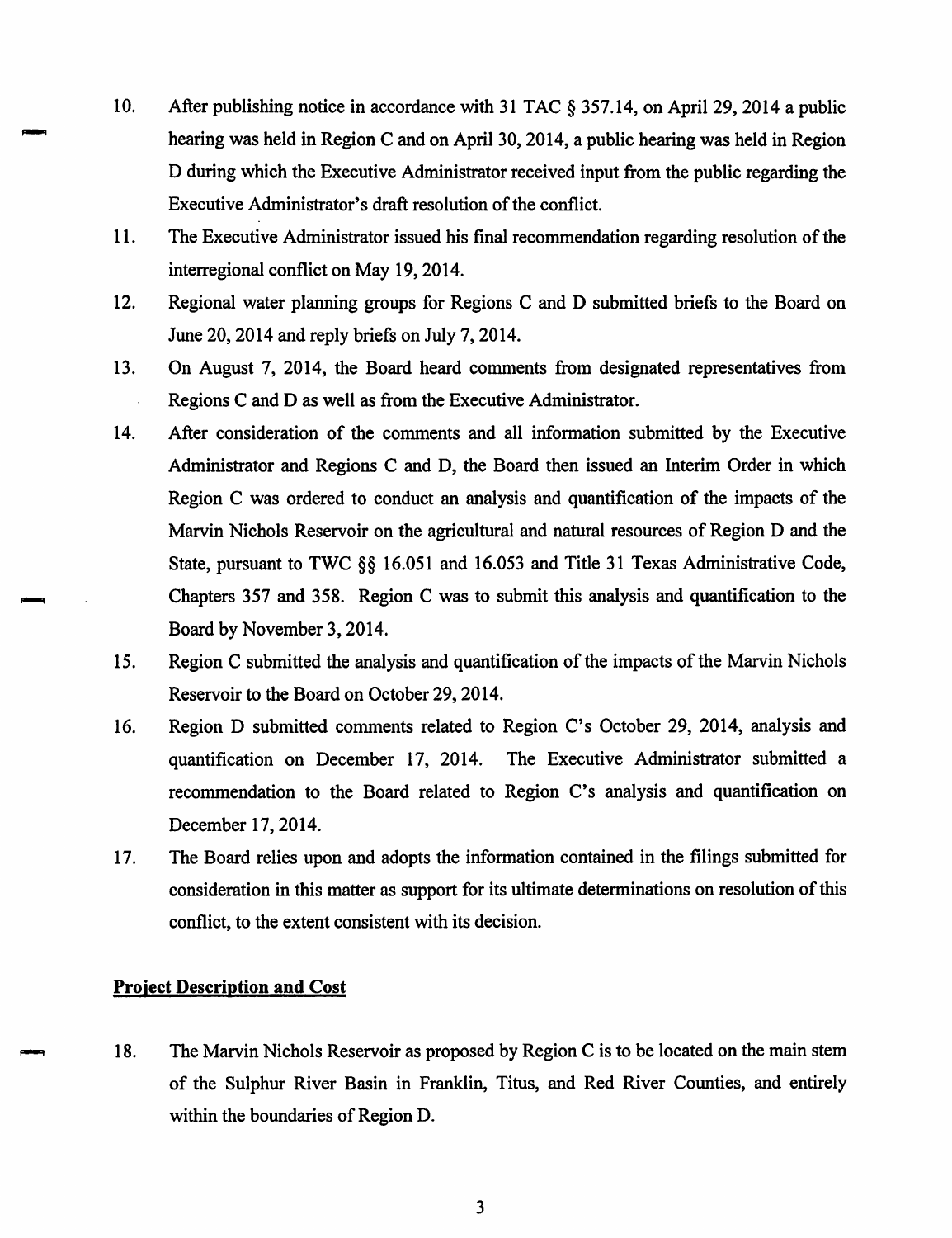- The Marvin Nichols Reservoir is a recommended water management strategy for Tarrant 19. Regional Water District and North Texas Municipal Water District, and the Upper Trinity Regional Water District. It is an alternative strategy for Dallas Water Utilities and the City of Irving.
- 20. Region C indicates in its 2011 RWP that the capital cost of the Marvin Nichols Reservoir, including the primary delivery infrastructure, is approximately \$3.43 billion.
- $21.$ The cost per thousand gallons of water from the Marvin Nichols Reservoir will be approximately \$2.07 until the debt service is paid. Once the debt service is paid, the cost per thousand gallons of water will be reduced to approximately \$0.57.
- $22.$ The range of costs for other potentially feasible water management strategies for Region C vary between just over \$.50 to \$7.78 per thousand gallons.
- $23.$ As proposed, the current site for the Marvin Nichols Reservoir conflicts with existing cemeteries, electric lines, oil and gas pipelines, oil and gas wells, water wells and roads. Region C has estimated that 10 percent of the capital costs would be applied to address these issues.
- 24. The projected yield of the Marvin Nichols Reservoir is 612,300 acre-feet per year. Of this, 489,840 acre-feet per year will be allocated to Region C. Region D will be allocated 20 percent of the yield.
- $25.$ As noted in Region C's 2011 RWP, the division of the 489,840 acre-feet per year assumed to be available to Region C from the proposed Marvin Nichols Reservoir is:
	- a. 280,000 acre-feet per year for Tarrant Regional Water District;
	- b. 174,840 acre-feet per year for North Texas Municipal Water District; and
	- c. 35,000 acre-feet per year for Upper Trinity Regional Water District.

## **Public Health, Safety, and Welfare**

- 26. Ensuring that municipal demands are met is a way to safeguard the public's health, safety, and welfare. Municipal demand includes potable water supply as well as sufficient supply for sanitation and fire protection. Municipal demand also includes the needs of residential, commercial, and institutional water users.
- 27. In 2006, 90.7 percent of the water use in Region C was directed for municipal purposes.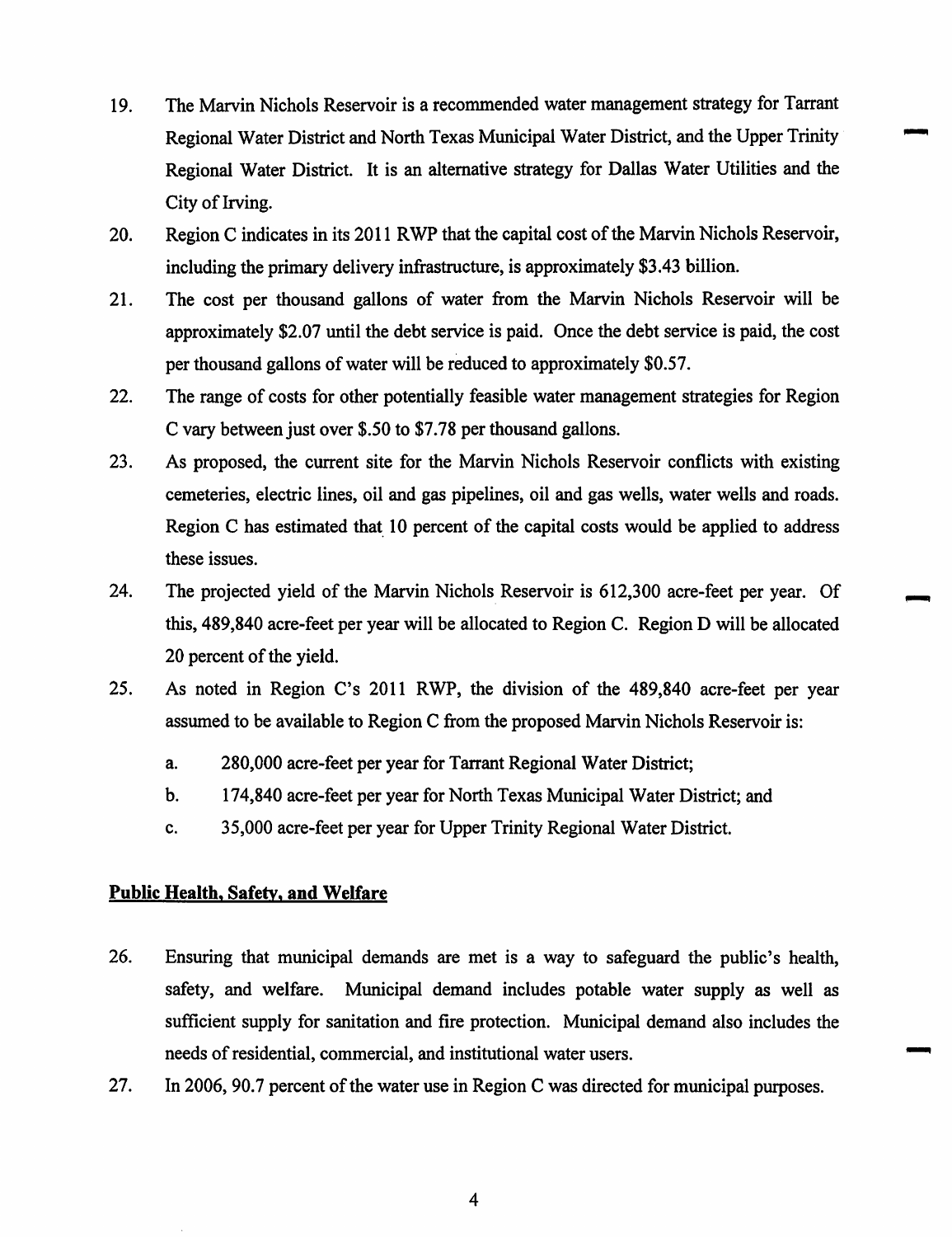- 28. As shown in the Region C 2011 RWP, the supply from the Marvin Nichols Reservoir is an integral supply to Tarrant Regional Water District, North Texas Municipal Water District and Tarrant Regional Water District, each of which provide a large supply of its water for municipal demands.
- 29. Including the Marvin Nichols Reservoir in the Region C 2011 RWP as a recommended strategy will enable the Region to meet its projected municipal needs.

### **Furtherance of Economic Development**

- 30. Timber is abundant and supports a large timber industry in Region D.
- 31. The development of a new reservoir in the Sulphur River Basin could act as a catalyst for economic development and growth in the area. New reservoirs may stimulate the economy through new recreational business and local improvements.
- $32.$ The Board Staff provides technical assistance to regional water planning groups. One aspect of the technical assistance is the development of the socio-economic impacts of failing to meet projected water needs. The Board Staff estimated that the annual economic value and income loss associated with the projected Region C potential water shortages in 2060, is over \$50 billion.

## **Protection of Natural Resources**

- 33. Both Regions acknowledge that there are negative impacts to natural resources associated with the Reservoir.
- 34. The analysis and quantification submitted by Region C on October 29, 2014 relied on a 2013 report prepared by Freese and Nichols, Inc. for the United States Army Corps of Engineers.
- 35. The analysis and quantification provided by Region C on October 29, 2014, is based primarily on the area to be inundated by the Marvin Nichols Reservoir, which is a total of 66,103 acres.
- 36. The quantification of impacts to natural resources provided by Region C included a summary of the flow-frequency relationship for the Sulphur River immediately below the proposed Marvin Nichols Reservoir with and without the Reservoir.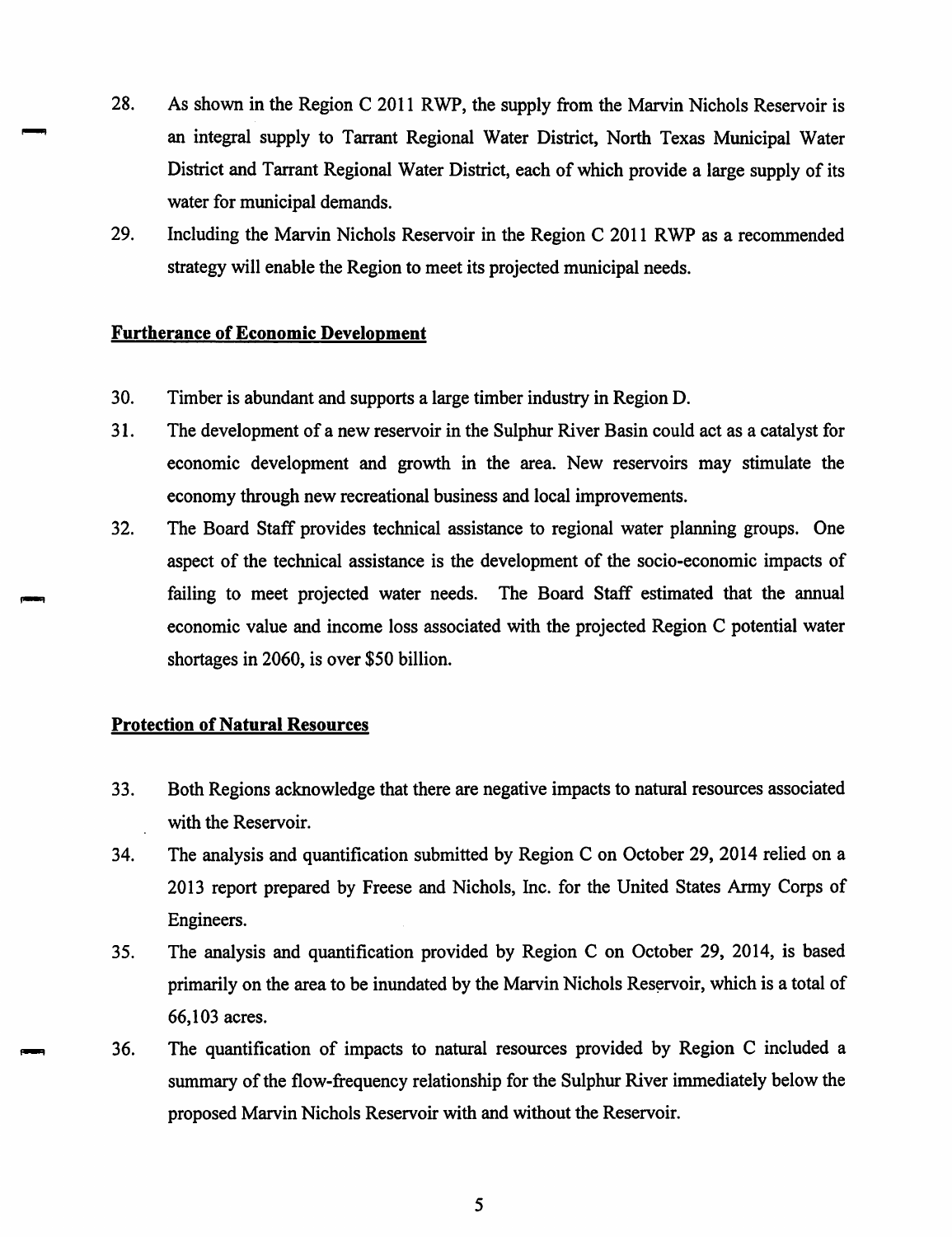- It is estimated that the proposed Marvin Nichols Reservoir will inundate 5.2 percent of 37. the forested wetlands, 2.4 percent of the bottomland hardwood forests, and 0.4 percent of the upland forests in Region D.
- It is estimated that the proposed Marvin Nichols Reservoir would reduce flows 38. discharging to bays, estuaries and arms of the Gulf of Mexico by approximately 670,000 acre-feet per year.
- There are an estimated 5.973 million acres of bottomland hardwoods in Texas. 39.
- There are an estimated 831,838 acres of bottomland hardwoods in Region D. 40.
- 41. The Marvin Nichols Reservoir as proposed would inundate 31,600 acres of bottomland hardwood.
- 42. Mitigation will be required to offset impacts of the Marvin Nichols Reservoir on natural resources, but the estimates of mitigation land are wide-ranging at this stage. **The** estimates for the required mitigation that have been provided to the Board at this time have been between approximately 47,000 and 749,000 acres.
- 43. In the counties in which the proposed Marvin Nichols Reservoir would be located, there are three federally endangered species, none of which are expected to be impacted by the Reservoir; and 21 species listed as threatened or endangered by the Texas Parks and Wildlife Department, three of which are considered to have moderate potential to be impacted by the Reservoir.
- 44. It is estimated that the proposed Marvin Nichols Reservoir will impact 34 sites that are likely eligible for the National Register of Historic Properties, and 18 sites that are not likely eligible for the National Register of Historic Properties.

#### **Protection of Agricultural Resources**

- 45. Of the approximately 66,000 acres of land to be inundated by the Marvin Nichols Reservoir, close to 43,000 acres are useful in the growth and harvesting of timber.
- 46. It is anticipated that mitigation land required for the Marvin Nichols Reservoir will be located in Region D and that farming and timbering activity on mitigation land will be prohibited or significantly restricted.
- 47. The inundation of the Marvin Nichols Reservoir will impact an estimated 1.6 percent of the total timberland in Region D.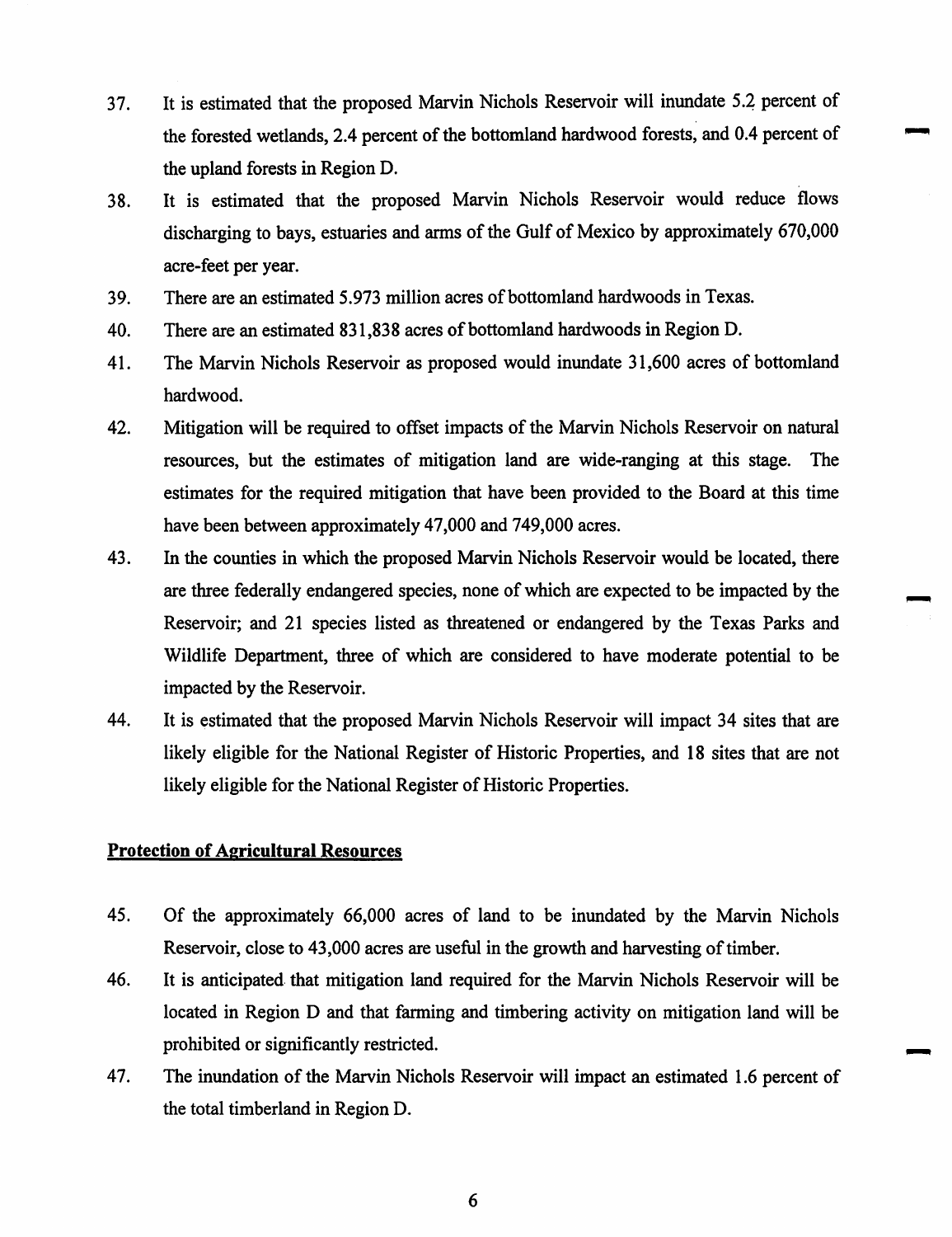48. As proposed, the Marvin Nichols Reservoir would inundate an estimated 0.76 percent of the prime farmland in Region D and an estimated 0.04 percent of the prime farmland in the state.

### **Water Conservation Practices and Drought Management Measures**

- 49. Region C recommended water management strategies that are expected to reduce water use by 567,473 acre-feet by the year 2060.
- 50. The water conservation plans and drought contingency plans for the required entities in Region C were reviewed and updated in the 2011 Region C RWP.
- 51. Consistent with TWDB rules, both Region C and Region D included water management strategies in their RWPs that if built, would provide a greater supply than their projected demand.

# **Long-Term Protection of State's Water Resources**

- 52. Region C's 2011 RWP is consistent with the long-term protection of the state's water resources, in part because the Region used the surface water availability models and groundwater availability models approved by the Texas Commission on Environmental Quality and the Board, the results of which were used to determine the amount of supply that could be allocated while still protecting the sustainability of the resource.
- 53. Region C undertook several studies to address the rapid population growth and other changing conditions in Region C. The results of those studies were incorporated into the development of the 2011 Region C RWP.

#### II. **CONCLUSIONS OF LAW**

- 1. The Board has jurisdiction over this matter pursuant to TWC  $\S$  16.053(h)(6), which states that the Board shall facilitate coordination between regions to resolve an interregional conflict, and if a conflict remains, the Board shall resolve the conflict.
- $2.$ The Board is required to approve RWPs pursuant to TWC §16.053.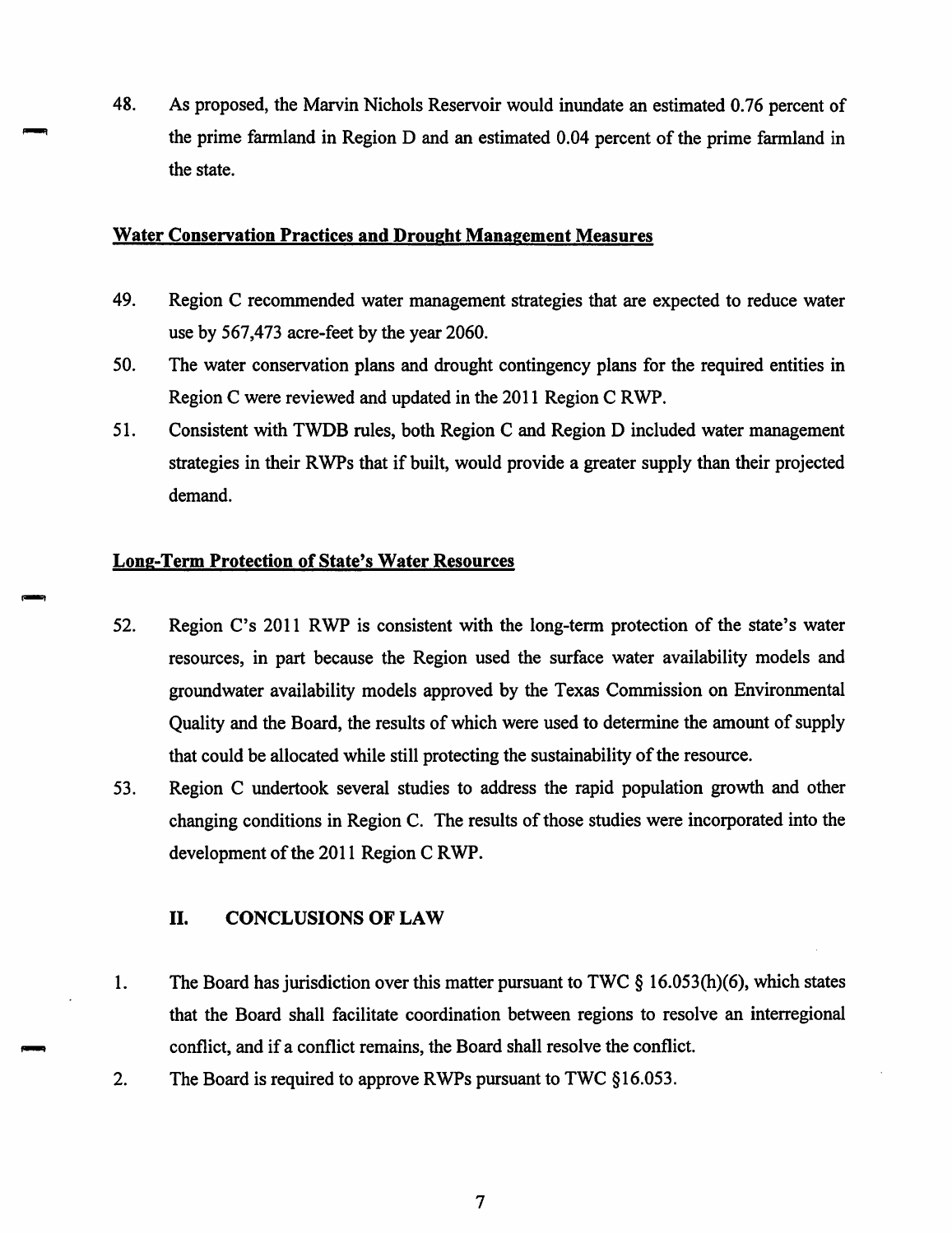- The Board is required to prepare and adopt a comprehensive SWP that incorporates the  $3<sub>1</sub>$ RWP approved from each region under TWC § 16.051.
- Pursuant to TWC  $\S$  16.053(h)(7), the Board may approve and incorporate a RWP only 4. after determining that all interregional conflicts involving that regional planning area have been resolved; the plan includes water conservation practices and drought management measures; and the plan is consistent with long-term protection of the state's water resources, agricultural resources, and natural resources as embodied in the guidance principles adopted under TWC § 16.051(d).
- 5. The Board resolves this conflict pursuant to TWC  $\S$  16.053(h)(6) after following the procedures contained in the Board's rules.
- 6. There are no outstanding interregional conflicts related to the 2011 Region C RWP.
- 7. The Region C 2011 RWP together with the analysis and quantification submitted on October 29, 2014, meets the statutory requirements related to the Regional and State Water Plans under TWC  $\S$ § 16.051 and 16.053 as well as the Board's rules.
- The projected cost per thousand gallons of water from the Reservoir is reasonable under 8. TWC §§ 16.051 and 16.053.
- 9. The public health, safety, and welfare of the state will be ensured, in part through the provision of water from the proposed Marvin Nichols Reservoir and therefore, including it in the 2011 RWP for Region C, complies with the requirements of TWC  $\S$ § 16.051 and 16.053.
- 10. Region C has submitted a reasonable analysis and quantification of the impacts of the Reservoir on the agricultural and natural resources of Region D and the State, in accordance with TWC §§16.051 and 16.053.
- 11. Region C's 2011 RWP is consistent with the long-term protection of the state's agricultural and natural resources as provided for in TWC  $$16.053(h)(7)(C)$ .
- 12. In reviewing a regional water plan, the Board must consider and balance the statutory criteria contained in TWC § 16.053.
- 13. In accordance with TWC  $\S$  16.053(h)(7), the water conservation plans and drought contingency plans for the required entities in Region C were reviewed and updated in the 2011 Region C RWP.
- 14. Region C included a drought management plan in its 2011 RWP that met the requirements of TWC  $\S$  16.053(h)(7).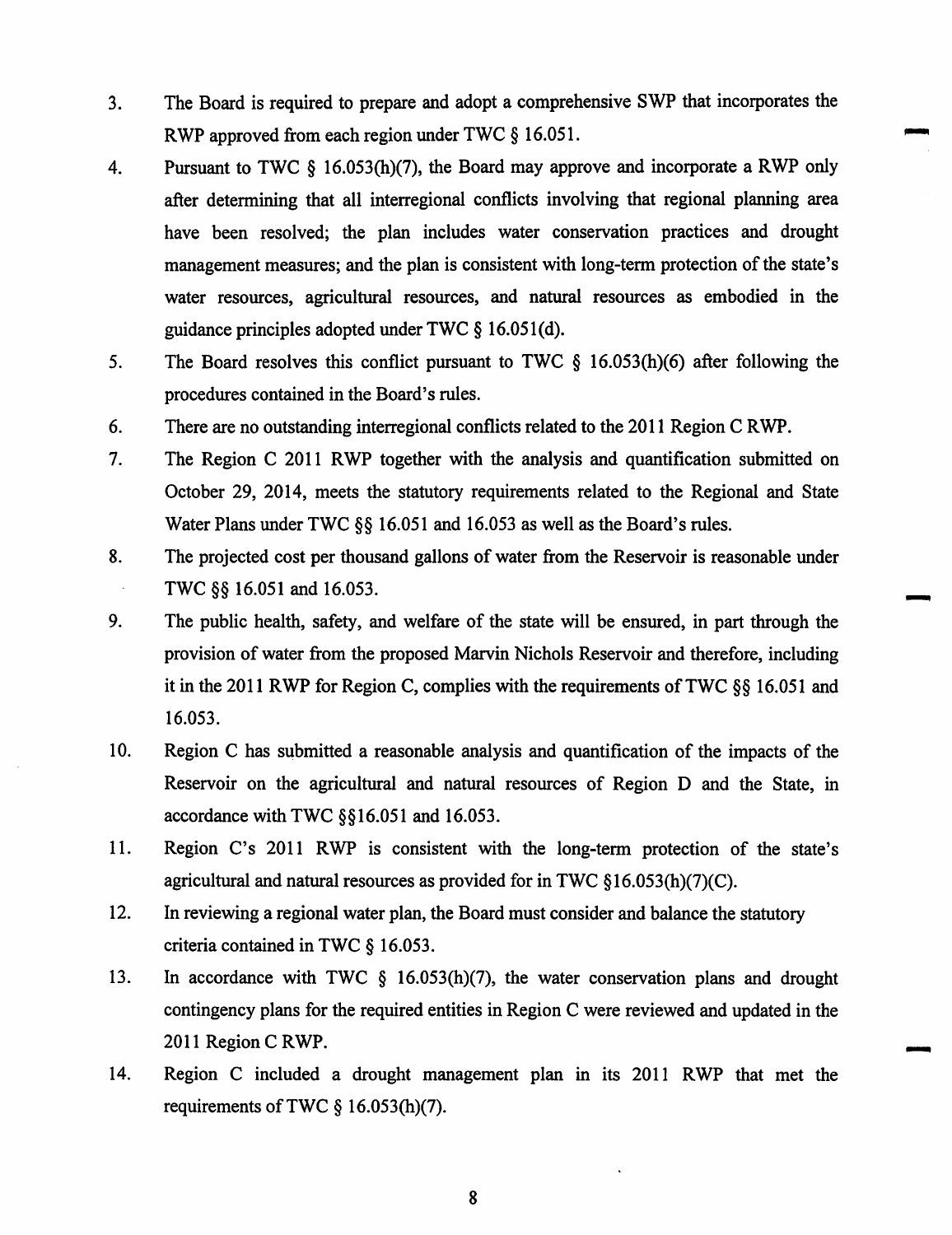- 15. Region C included reasonable and comprehensive water conservation practices in its 2011 RWP and is therefore in compliance with TWC § 16.053(h)(7).
- 16. Pursuant to 31 TAC § 357.62, this Order is final and not appealable to the Board.

#### THEREFORE, BE IT ORDERED BY **THE TEXAS WATER** NOW, DEVELOPMENT BOARD, IN ACCORDANCE WITH THESE FINDINGS OF FACT AND CONCLUSIONS OF LAW THAT:

- $1.$ The Region C Regional Water Planning Group shall revise, pursuant to TWC § 16.053(h)(6), Chapter 10 of its 2011 RWP, relating to the Plan Approval Process to reflect the mediation, this Board action, and other actions taken to effectuate this decision. Region C shall adopt the revisions and submit its revised RWP and supporting documents to the Board on or before March 20, 2015, for Board consideration.
- $2.$ The Region D regional water planning group shall revise, pursuant to TWC  $\S$  $16.053(h)(6)$ , its 2011 RWP by revising all references to a conflict to reflect that the conflict has been resolved, and to revise Chapter 10 of its 2011 RWP, relating to the Plan Approval Process, to reflect the mediation, this Board action, and other actions taken to effectuate this decision. Region D shall adopt the revisions and submit its revised RWP and supporting documents to the Board on or before March 20, 2015, for Board consideration.
- $3.$ The Executive Administrator is directed to undertake an examination of current rules and guidance pertaining to the development of regional water plans as well as an evaluation of Board staff's review process, and identify any opportunities for: completing a more substantive review of the plans; ensuring that future regional and state water planning efforts include all statutorily-required analyses; involving the Regional Water Planning Groups Stakeholder Committee in considering ways to identify potential conflicts and facilitate resolution early in the planning process; and defining "interregional conflict" in a manner that is consistent with the ruling of the  $11<sup>th</sup>$  Court of Appeals in Texas Water Development Board vs. Ward Timber, Ltd., 411 S.W.3d 554 (Tex. App.-Eastland 2013,